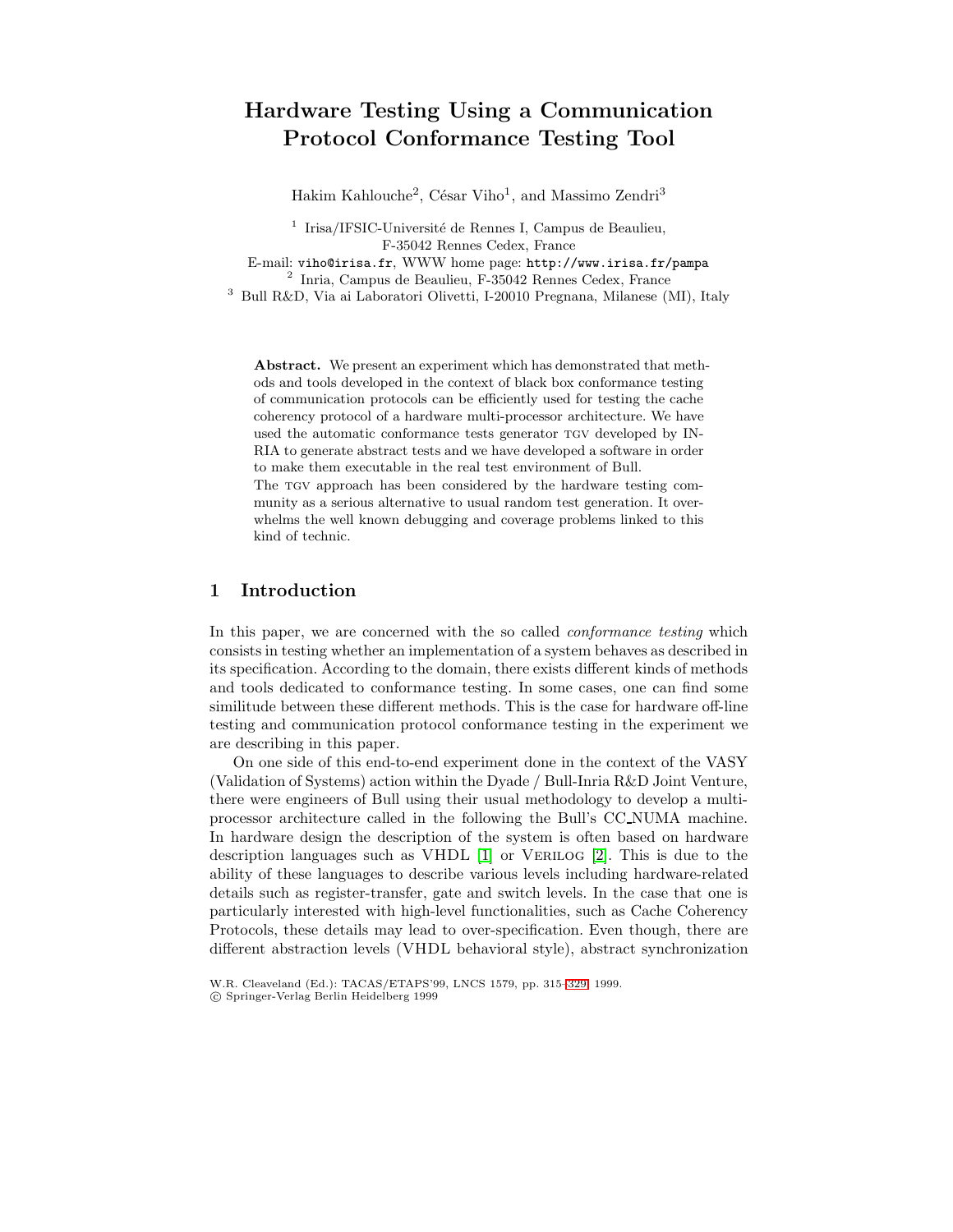mechanisms such as rendez-vous are not easily available. Moreover, the tools applied on the specifications (for verification, test generation,...) may be unusable since they are needlessly complex. Therefore, one may wonder whether the formal specification languages and associated tools designed in another analogous domain (like computer network area) could be better suitable for the descrip-tion and test of high-level functionalities [\[3\]](#page-14-3). We have chosen the LOTOS language for the formal specification of the BULL'S CC\_NUMA architecture because its underlying semantics model is based on the rendez-vous synchronization mechanism which is well suited for the specification of hardware entities [\[4\]](#page-14-4) such as processors, memory controllers, bus arbiters, etc. The communications between these components by sending electrical signals on conductors are easily described by interactions between LOTOS processes. Another reason of this choice is that LOTOS is a standard language well known in computer network community and often used for the description of communication protocols.

On another side, the prototype tgv has been developed by Inria-Rennes to generate test cases for communication protocols using the black box conformance testing approach. The main purpose of TGV is to fit as well as possible the industrial practice of test generation. Given a formal specification of the system to be tested and a formal description of a test purpose (which represents an abstract form of the property to be tested), TGV generates an abstract test case. It is a direct acyclic graph in which each path represents a test sequence with associated verdict which indicates whether the implementation under test  $(IVT)$  conforms with the specification or not [\[5\]](#page-14-5). A test case generated by TGV is *interactive* because each sequence is series of interactions between the tester and the IUT. and an output of the tester depends on what it has previously observed from the IUT. Notice that this is not the case in hardware testing which is rather "batch": after stimulating the IUT, one observes its reactions and analyzes them afterwards. tgv has been experimented on the Drex military protocol [\[6\]](#page-14-6) and on the SSCOP protocol [\[7\]](#page-14-7). The comparison of the hand written test cases with those automatically generated by tgv, has shown its interest and efficiency.

The deal in the experiment described in this paper consists in demonstrating that the TGV tool which has been developed for conformance testing of communication protocols can also be efficiently used to generate tests for hardware architectures. In a first step of this experiment, we have proved that the testing activity done by hand can be automatically done using tgv approach [\[9\]](#page-14-8). The main contribution of the results presented in this paper lies in the fact that in this second and final step of our experiment, we have also demonstrated that: *"the interactive nature of conformance testing with* TGV *is advantageous for hardware testing, because it improves the quality of the tests and the test coverage"*.

The following section describes the Bull's CC NUMA machine, its architecture, its cache coherency protocol, the test purposes and the hardware testing methodology habitually used. In the third section, we present the approach used to make possible the automatic generation of tests with TGV: formal specification and verification of the CC NUMA cache coherency protocol, formalization of the test purposes. The tools developed in order to make executable the gen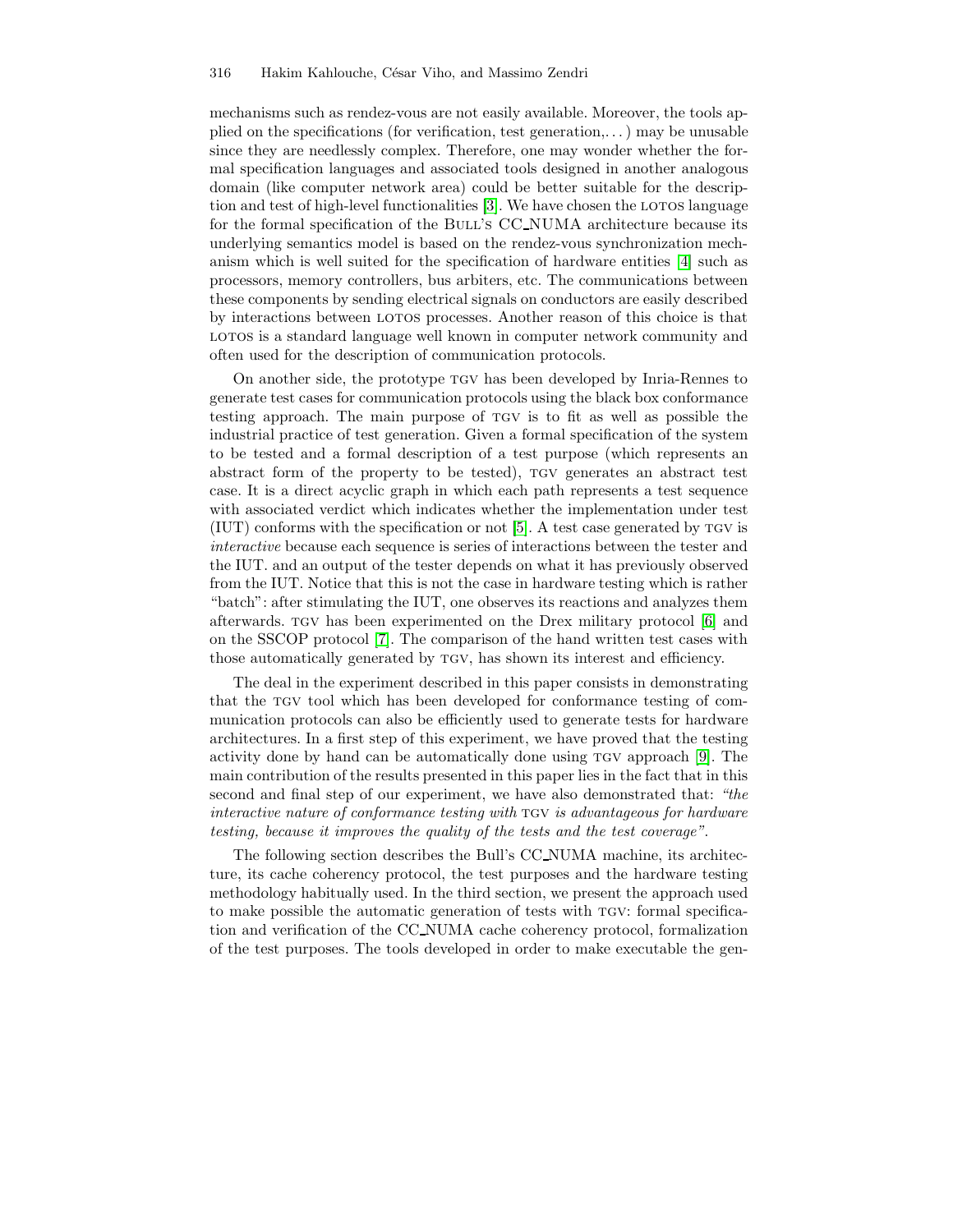erated tests in the real test environment of Bull are presented in section [4.](#page-9-0) This is followed in section [5](#page-12-0) by the description of the advantages brought by this experiment to both of the two communities (network protocol conformance testing and hardware testing) and a quantitative and qualitative analysis of the results. The conclusion gives some ideas on current and future work.

## **2 The Bull's CC NUMA machine: architecture and testing environment**

#### **2.1 The general architecture and the cache coherency protocol**

The BULL's CC\_NUMA architecture is a multiprocessor system based on a Cache-Coherent Non Uniform Memory Architecture (CC-NUMA). It is derived from Stanford's DASH multiprocessor machine and consists of a scalable interconnection of up to 8 modules (see figure [1\)](#page-2-0).



Fig. 1. The BULL'S CC\_NUMA General Architecture

<span id="page-2-0"></span>The memory is distributed among different modules. Each module contains a set of up to 4 processors. The key feature of the BULL'S CC\_NUMA architecture is its *distributed directory based cache coherency protocol* using a Presence Cache and a Remote Cache in each module. The Presence Cache of a module is a cached directory that maps all the blocks cached outside the module. The global performance of the Bull's CC NUMA architecture is improved through the Remote Cache (RC) that locally stores the most recently used blocks retrieved from remote memories. Remote memory block can be in one of the following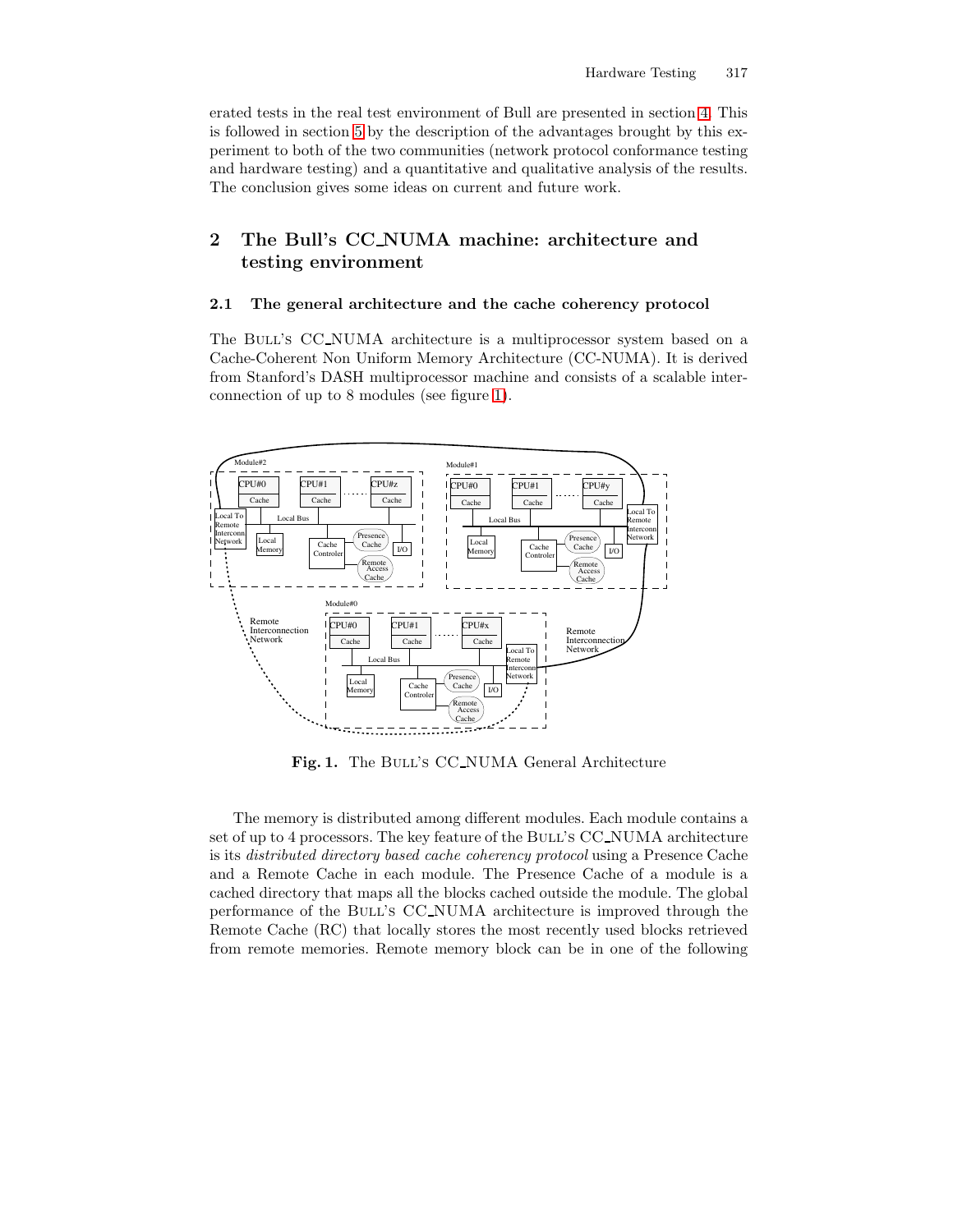status: uncached, shared, modified which correspond to the possible RC status: (INV)alid, (SH)ared, (MOD)ified.

Thus, testing the Cache Coherency Protocol comes to *verifying that the status of the Presence Cache and Remote Cache are always correctly updated during the execution of any transaction in the BULL'S CC\_NUMA architecture.* 

#### <span id="page-3-0"></span>**2.2 The test purposes**

The experts of Bull including the designers of the BULL'S CC\_NUMA architecture (who know its weak points and important properties to test) have written a document called the "test plan document". It contains informal description (in the shape of tables with comments) of the main test purposes to be applied to the Bull's CC NUMA architecture. Seven *Test Groups* have been identified. In our experiment, we were interested in two Test Groups (Group 3 and 4) concerning the test of the Cache Coherency protocol. An example of test purpose describing an address collision situation is: *"The Module#1 requests for a FLUSH transaction on the block address A0. The block address A0 is in Module#0. Verify that the Module#0 accepts the incoming FLUSH transaction. The CPU#0 of Module#0 executes a RWITM on the same address. Check the immediate address collision on block A0. Check also that the correct response is given by Module#0 and verify the good completion of the FLUSH transaction.*"

#### <span id="page-3-1"></span>**2.3 The current testing architecture**

The testing environment of BULL's CC\_NUMA architecture used in this experiment is called SIM1 environment and is described in Figure [2.](#page-4-0) It consists of 3 modules, connected on a Remote Interconnection Network. Each module is composed by Processor Behavioral Models (MPB Bus Model), Memory Array and Memory Controller, Arbiter and I/O Block, Coherency Controller, Remote Cache Tag that contains the Tag of Remote Cache and the Presence Cache. The simulation environment is composed of the description of the system (the 3 modules), the kernel event simulator (VSS kernel: VHDL Synopsys Simulator) and a front end human interface (VHDL Debugger). The MPBgen application converts the MPB input commands format (*input files*) into the expected intermediate format (*input tables*) readable by the MPBs. The probe VHDL module is then in charge of down-loading the desired (among the observed) output events; the VSS writes them in a file (PROBE.OUT file).

From testing point of view, the system under test (called SUT on the figure [2\)](#page-4-0) is seen as a black box. Thus, testing in this environment consists in specifying the input files and analyzing the probe output files.

**The input files:** There is one input file per MPB and an input file describes a sequence of transactions to be executed by one CPU. The input files are currently written by hand according to the informal test purposes specified in the test plan document. The main difficulty in describing these files is the synchronization of the CPUs. The synchronization of all the transactions which are to be executed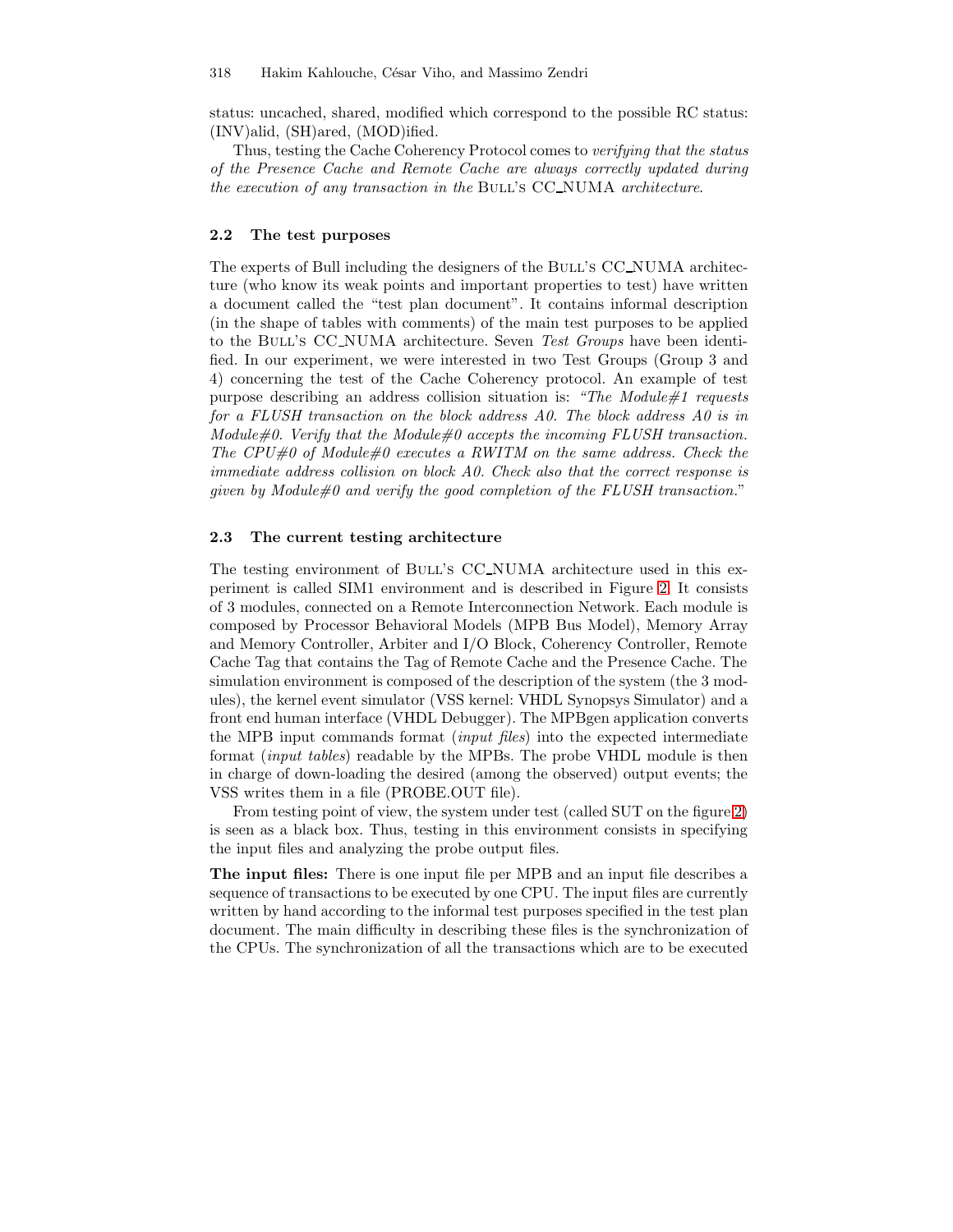

<span id="page-4-0"></span>**Fig. 2.** The usual SIM1 testing environment

by one CPU, is achieved by using a "barrier" (the SYNC CYC transaction) for any subsequent operation issued by the same CPU. In the situation where transactions are executed by several CPUs, the way to achieve synchronization between these CPUs consists in using an operation in which one specifies a delay  $\delta$  after which each transaction (one input file to its corresponding CPU) will be executed by turns on the bus. The main difficulty of this synchronization mechanism is the estimation of  $\delta$  which is currently done empirically.

**The probe output files:** A probe output file is generated at each clock cycle if significant events happen (see Figure [2\)](#page-4-0). It contains for each module the sequence of actions which has been effectively executed in the system together with the Presence Cache and Remote Cache status. One line of this file describes one action with a stamp corresponding to the starting time of its execution and has the following form:

```
PROBE #0 ---> L_Bus 620 burst rwitm A0 Tag 00 addr=014000AA00
                                    Pos_Ack Resp_Rerun at time 660 NS
```
This line means that the probe of Module#0 observes at time 660 NS a RWITM transaction on the local bus 620.

### **2.4 The current testing methodology**

Currently, the input tables are written "by hand" and the analysis of the output file is also done "by hand" using some empirical rules. It consists in comparing each line of the probe file with what was specified in the test purpose which is informally described in the test plan document. *The main problem here is the*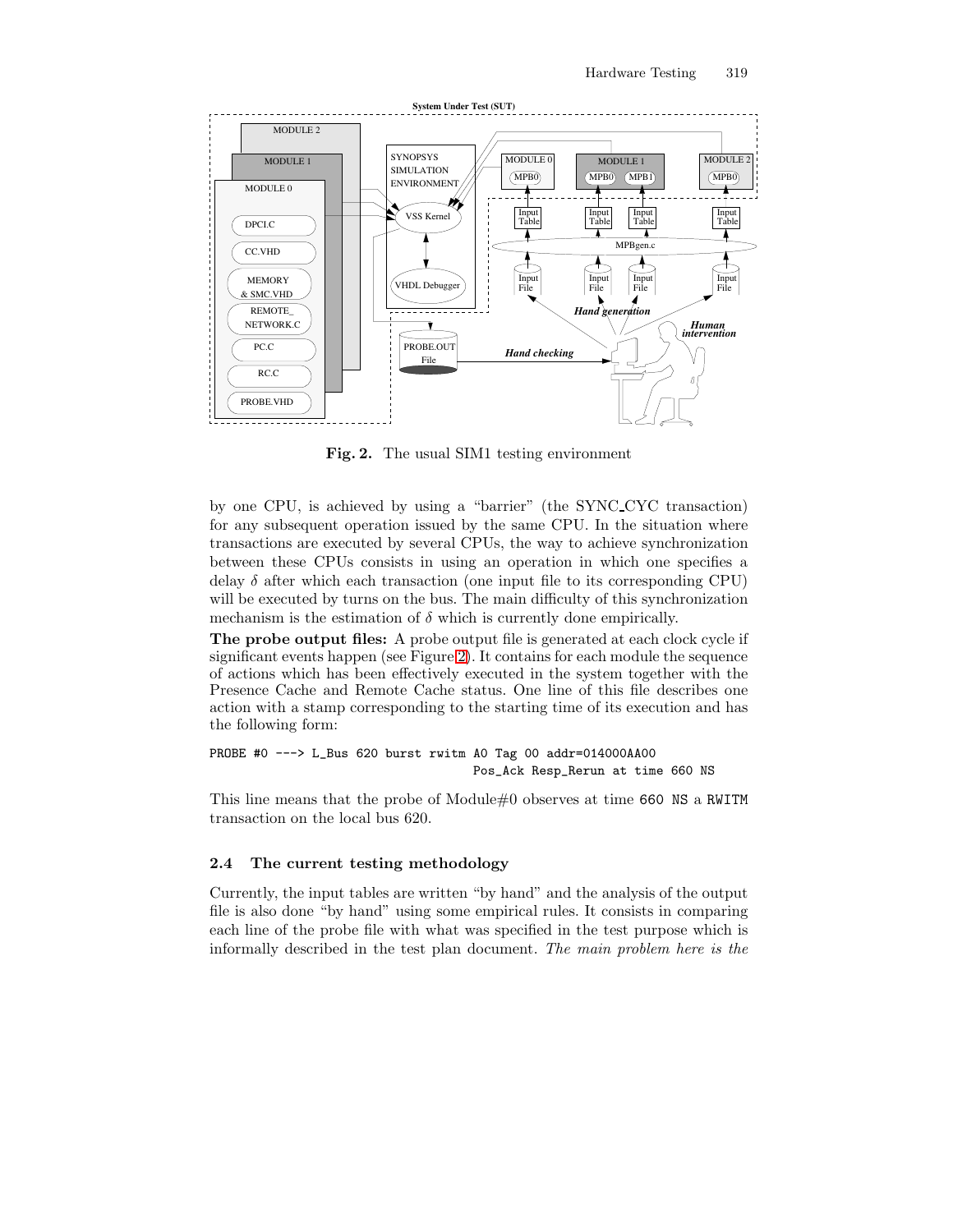*analysis task which is completely based on informal specifications and informal notion of conformance*. This implies the problem of the correctness of these tests, and therefore the problem of the confidence to put in the associated verdicts. The approach using TGV brings a solution to this problem since all the objects (specification, test purposes,...) are formally specified.

### <span id="page-5-1"></span>**3 Automatic tests generation with TGV**

The prototype tgv we have developed in the Pampa team at Inria-Rennes in collaboration with the Spectre team of the Verimag laboratory at Grenoble is dedicated to automatic generation of conformance tests for protocols based on their formal specification. Given a formal specification of the system to be tested and a formal description of a test purpose (which represents an abstract form of the property to be tested), tgv generates an abstract test case. It is a direct acyclic graph in which each path represents a test sequence with associated verdict which indicates whether the implementation under test (IUT) conforms with the specification or not. Details on TGV algorithms can be found in [\[5](#page-14-5)[,6](#page-14-6)[,7\]](#page-14-7). We present here only the elements (described in Figure [3\)](#page-5-0) which participate in the generation of a test case for the BULL'S CC\_NUMA architecture.



Fig. 3. TGV General Architecture using LOTOS entry

<span id="page-5-0"></span>The first main entry of TGV is the formal specification of the system. The caesar.adt compiler of the cadp toolbox [\[8\]](#page-14-9) is used to compile the *data part* of the specification. The caesar compiler produces the C file corresponding to the *control part*, including the functions (Init, Fireable, Compare,. . . ) needed by TGV to manipulate "on-the-fly" the state graph of the system (without gen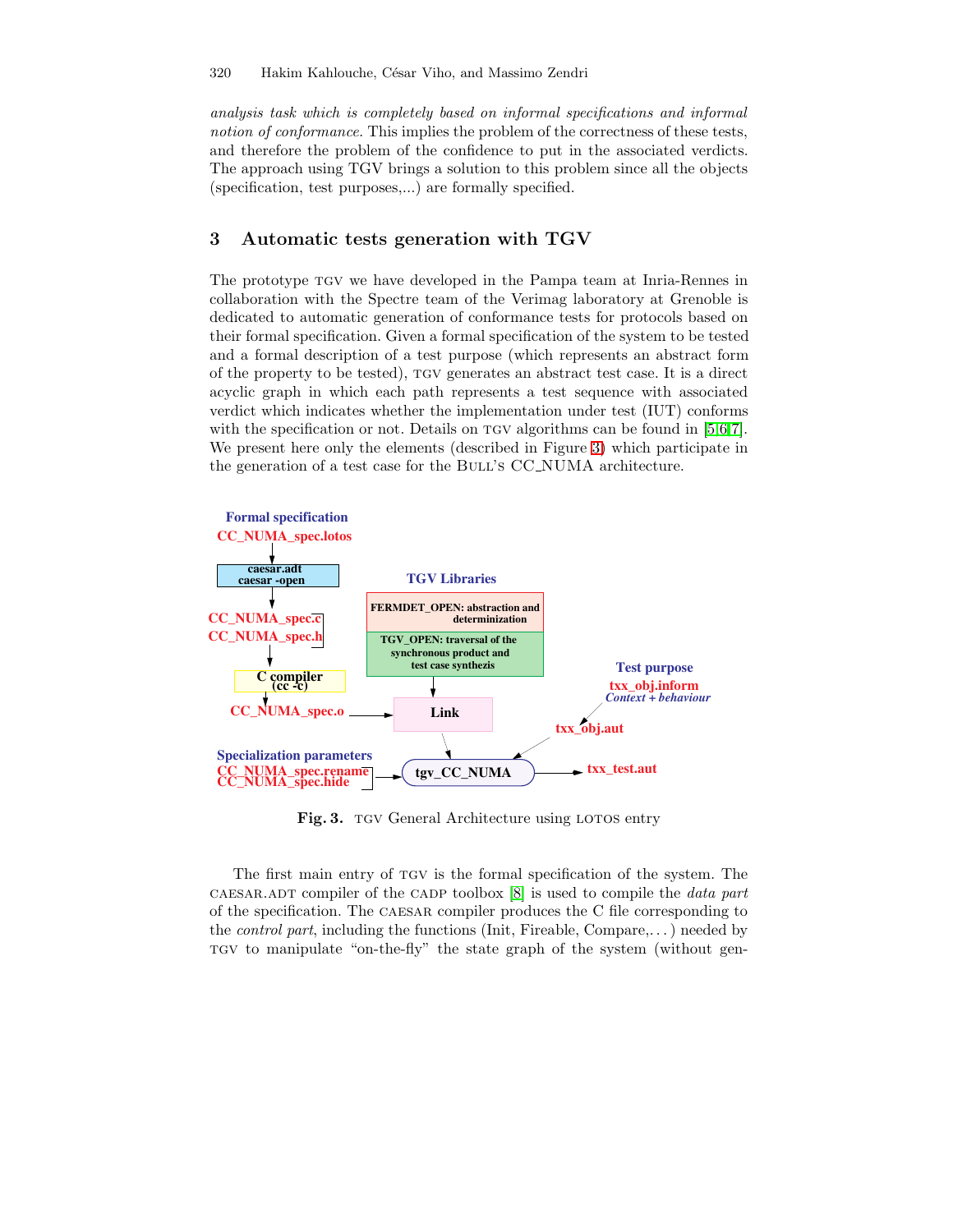erating it) [\[5\]](#page-14-5). Then, the C compiler produces the corresponding object-file (CC NUMA spec.o in Figure [3\)](#page-5-0).

Depending on the properties to be tested, some observable interactions described in the LOTOS specification can be judged not important for the testing activity. Those interactions must be considered unobservable. This is done in tgv by a *hiding* mechanism (CC NUMA spec.hide in Figure [3\)](#page-5-0) which contains all the interactions to be considered internal to the system. The semantics of lotos (so do the caesar compiler) does not make distinction between input and output because interactions between processes are synchronization events. But, tgv needs to distinguish controllable events (from tester to implementation) from observable events (from implementation to tester) in the generated test cases. We introduce in tgv a *renaming* mechanism to resolve this problem.

The other main entry of TGV is the formal test purpose from which we have to generate a test case. It is formalized (see an example of formalization in section  $3.2$ ) by an automaton in Aldebaran format. The libraries FERMDET OPEN and TGV\_OPEN contain the functions which realize "on-the-fly" all the operations (abstraction, reduction, determinization and test case synthesizing) leading to the generation of the test case. This is a solution to the combinational explosion problem which makes most of tools unable to generate test cases for complex systems. Linking the object file together with the two libraries (FERMDET-OPEN and TGV\_OPEN), produces an executable (tgv\_CC\_NUMA in Figure [3\)](#page-5-0).

Given a formal test purpose (txx obj.aut) and the specialization files (described with two files CC NUMA spec.rename and CC NUMA spec.hide) as parameters of this executable, TGV generates the corresponding test case in form of a "decorated" DAG (Direct Acyclic Graph). Each path of this DAG represents a test sequence.

#### <span id="page-6-0"></span>**3.1 Formal specification of the cache coherency protocol**

The formal specification is composed of 3 modules and consists of about 2000 Lotos lines where one half describes the control part (13 processes) and the other half defines the ADT (Abstract Data Types) part. As this formal specification is considered by TGV as the reference model of the system, it has to be strictly debugged and verified. This has been done with appropriate formal verification techniques [\[8\]](#page-14-9). In the following, the 3 modules are called M0, M1 and M2. Each module contains one processor called P0. There are two block addresses in the system called A0 and A1, and two data D0 and D1. These blocks are physically located in module M0. Two main reasons bring us to make some abstractions:

• The first reason is due to the size and the complexity of the BULL's CC NUMA architecture, with as direct consequence the state explosion problem even though TGV works "on-the-fly". Thus, some causally dependent operations concerning the same transaction are collapsed. In a remote transfer for example, an event from the sending agent is followed by an event for the receiving agent. In order to reduce the complexity, these two transactions are collapsed in one event and modeled in the Lotos specification by a gate.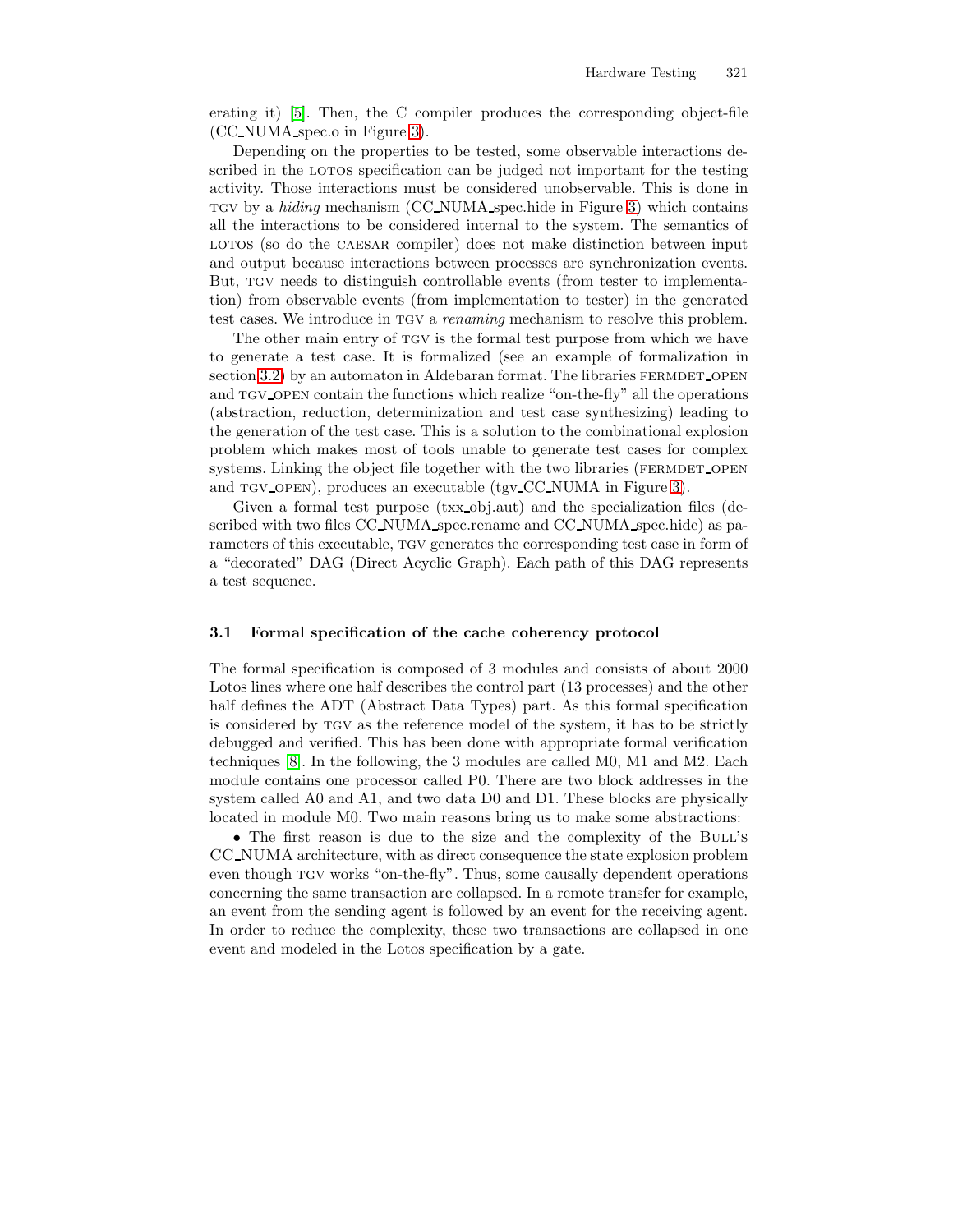• The second reason is that in this work, we are interested in tests generation for the Cache Coherency Protocol. So, we make abstractions needed to hide all other operations which do not concern with this protocol. For example the local response transaction always follows a local bus transaction in an atomic way (although if the real system can do something else between this two actions). These two transactions are collapsed in the Lotos specification, as well as all events between bus operation and response.

Notice here that these abstractions do not change the semantics, since during the execution we also do appropriate corresponding abstractions on the probe output files (see later the TRANSLATOR application in section [4\)](#page-9-0).

#### <span id="page-7-0"></span>**3.2 Formalization of the test purposes**

In the rest purpose describes an abstract view of the test case and it is modeled by a labeled automaton in the Aldebaran syntax [\[8\]](#page-14-9). The format of a transition is: (from state, label, to state). A label is a LOTOS gate followed by a list of parameters. As an example, we give hereafter (see Figure [4\)](#page-7-1) the automaton which formalizes the informal test purpose described in section [2.2.](#page-3-0)

```
des (0,8,7)
(0,"?BUS_TRANS !M1 !FLUSH !A0 !PROCESSOR !FALSE",1)
(1, "*", 1)(1,"BUS_TRANS !M0 !FLUSH !A0 !RCC_INQ !FALSE",2)
(2,"?BUS_TRANS !M0 !RWITM !A0 !PROCESSOR !FALSE",3)
(3,"LMD_GET !M0 !OUTQI0 !A0 !A0 !RCC_INV !FLAG(FALSE, FALSE) !BCK_COLL",4)
(4,"LOC_RESP !M0 !ARESP_RETRY",5)
(5, "*", 5)(5,"PACKET_TRANSFER !M0 !M1 !RESP_PACKET_TYPE !NIL_DATA !NETRESP_DONE
                                                               !OUTQI0",6)
ACCEPT 6
```
<span id="page-7-1"></span>**Fig. 4.** An example of formalized test purpose

As said before, TGV needs to distinguish between input and output actions of the system. This is achieved simply by the first occurrence of "?" (for input) or "!" (for output) in the label. One can easily recognize the transitions corresponding to the actions described in the informal test purpose. For example, the first transition indicates that the Module#1 requests for a FLUSH transaction on the block address A0.

The statement ACCEPT 6 indicates to TGV that the state 6 is the acceptance state of the test purpose. When the Module M0 sends a response (noted NE-TRESP DONE) to Module#1 which notifies the good completion of the transaction, tgv should consider that the test purpose is reached. This is mentioned in the test purpose with the last transition. The label "\*" stands for *otherwise*.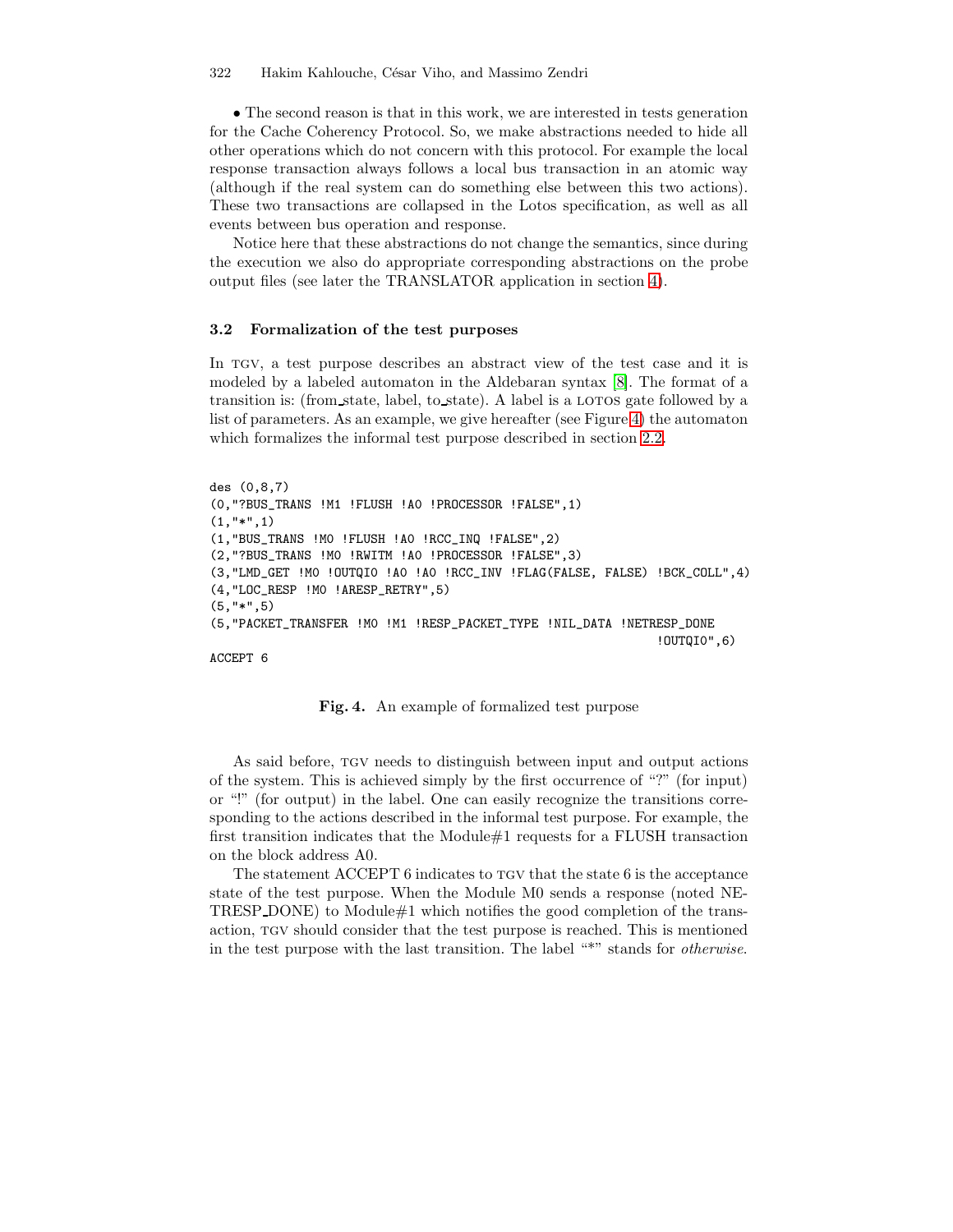With the transition  $(1, \n<sup>*</sup>, 1)$ , TGV takes other intermediate observations into account until it observes the specified observations (from state 1).

We do not describe here the complete test purpose including the refusal state which indicates to TGV to not consider the labels of transitions which lead to that state while generating the test case. In our example, there are 36 transitions like this which are repeated for all the 5 non-final states of the test purpose. This can seem complicated but we have developed a software which automatically generates these transitions.

#### <span id="page-8-0"></span>**3.3 Generated abstract test cases**

We are not going to describe all the generated test case (it contains 20 transitions and 20 states) starting from the formal test purpose described in section [3.2](#page-7-0) corresponding to the informal one of section [2.2.](#page-3-0) Notice that most of the generated test cases contain more than 400 states and transitions. Due to their complexity, such test cases are difficult to obtain by hand even by experts. We give here and comment some of the first significant lines of the test case:

```
des (0, 20, 20)
(0,"!BUS_TRANS !M1 !FLUSH !A0 !PROCESSOR !FALSE",1)
(1,"RCT_GET ?M1 !OUTQI0 !A0 !A0 !RCC_INV !NO_COLL",2)
(2,"LOC_RESP ?M1 !ARESP_NULL",3)
(3,"PACKET_TRANSFER ?M1 !M0 !FLUSH !A0 !REQ_PACKET_TYPE !NIL_DATA
                            !NETRESP_NIL !OUTQI0 !M1 !OUTQI0 !CO",4)
(4,"LMD_GET ?M0 !INQI0 !A0 !A0 !RCC_INV !FLAG(FALSE, FALSE) !NO_COLL",5)
(5,"BUS_TRANS ?M0 !FLUSH !A0 !RCC_INQ !FALSE",6)
(6,"LOC_RESP ?M0 !ARESP_RETRY",7)
(7,"!BUS_TRANS !M0 !RWITM !A0 !PROCESSOR !FALSE",8)
(8,"LMD_GET ?M0 !OUTQI0 !A0 !A0 !RCC_INV !FLAG(FALSE, FALSE) !BCK_COLL",9)
(9,"LOC_RESP ?M0 !ARESP_RETRY",10)
(10,"BUS_TRANS ?M0 !FLUSH !A0 !RCC_INQ !FALSE",11)
(11,"LOC_RESP ?M0 !ARESP_NULL",12)
(12,"PACKET_TRANSFER ?M0 !M1 !RESP_PACKET_TYPE !NIL_DATA !NETRESP_DONE
                                                       !OUTQI0, (PASS)",13)
```
.....

In addition to other intermediate actions generated by tgv, one can recognize the reverse form (output becomes input) of actions described in the formal test purpose. Thus, the first transition is the first stimuli of the tester and consists of a FLUSH transaction requested by module M1. This is expected to be a remote operation as the target of this transaction is the address location A0 (local to M0). The transition (5,"BUS TRANS ?M0 !FLUSH !A0 !RCC INQ !FALSE",6) indicates that the FLUSH operation is correctly arrived on Module#0 and has been run on local bus of Module#0. So, at that point every local operations of Module#0 on the same address A0 (in the example: (7,"!BUS TRANS !M0 !RWITM !A0 !PROCESSOR !FALSE",8)) leads to a block collision: (8,"LMD GET ?M0 !OUTQI0 !A0 !A0 !RCC INV !FLAG (FALSE, FALSE) !BCK COLL",9). At that point, in conformity with the specification, the local operation is retried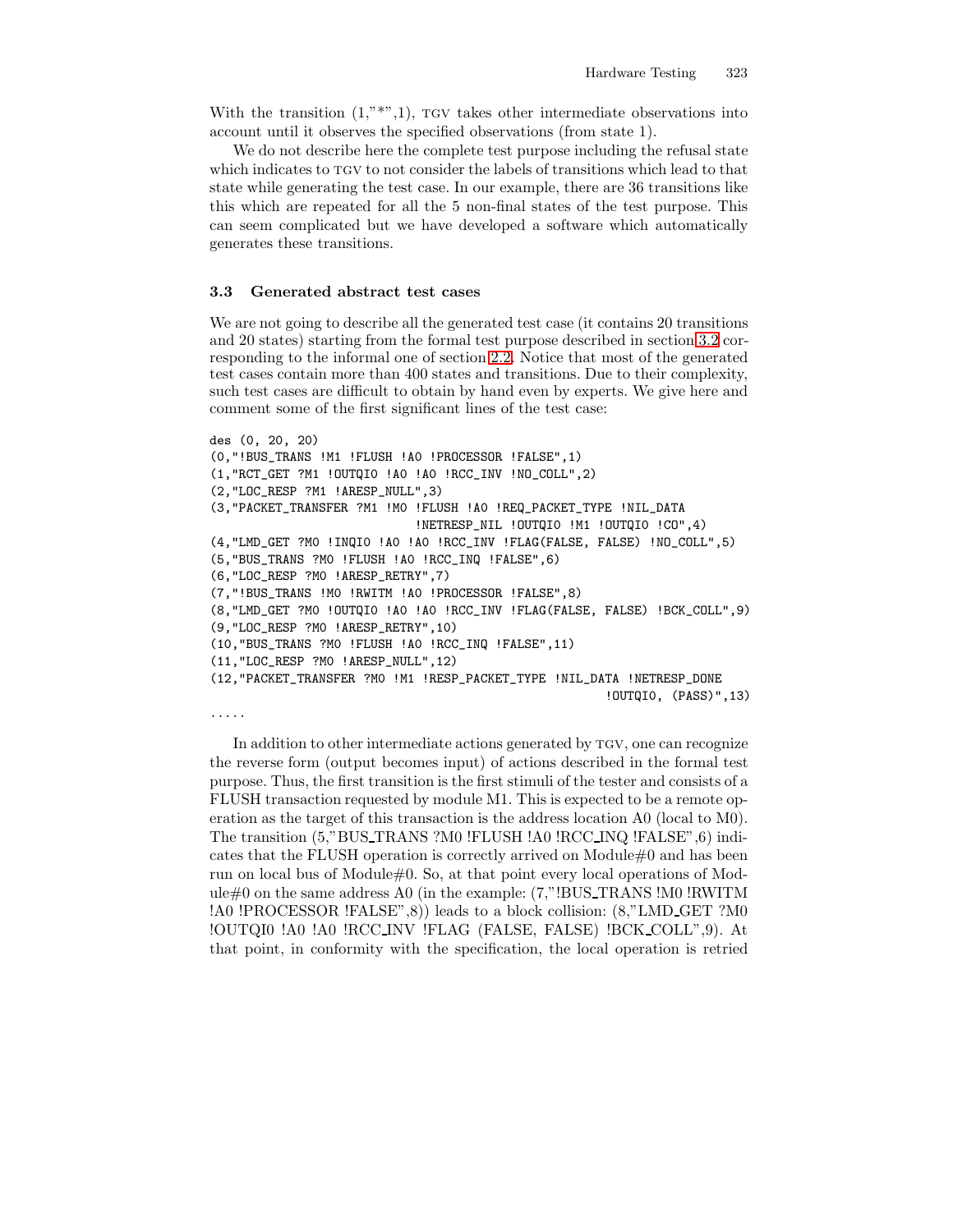until the remote operation has completely accomplished: (9,"LOC RESP ?M0 !ARESP RETRY",10). The remote operation on module Module#0 ends with a DONE remote response on remote link: (18,"PACKET TRANSFER ?M0 !M1 !RESP PACKET TYPE !NIL DATA !NETRESP DONE !OUTQI0, (PASS)",19). The other transitions of this test case correspond to other orders of execution of the operations previously described.

## <span id="page-9-0"></span>**4 Making the generated test cases executable in the SIM1 environment**

An abstract test case generated by TGV is a direct acyclic graph in which each branch describes a sequence of interactions between the tester and the system under test. This way of generating test cases is suitable to network protocols conformance testing where the testing activity is "interactive". Even though some tests would better be executed in an interactive way, we have seen (see section [2.3\)](#page-3-1) that the usual testing activity in SIM1 environment is rather off-line ("batch") as it consists in 3 independent steps: (a) stimulating the system, (b) collecting all the observations, (c) analyzing and emitting a verdict.

Our first deal was to demonstrate that this usual manual testing approach can be done automatically. So, we have implemented a batch testing environment for the execution of interactive abstract tests. Figure [5](#page-10-0) shows the overall structure of the tester package we have developed. It consists of three applications called EXCITATOR, TRANSLATOR and ANALYSOR. A complete example of how these applications fit together to execute batch tests is described in [\[9\]](#page-14-8). Notice that the main difference with the interactive approach described hereafter is that in the batch approach, the launching by turns of the 3 applications (first EXCITATOR, second TRANSLATOR and third ANALYSOR as indicated in figure [5\)](#page-10-0) is done by hand and once for each test case. Moreover some tests (which needs interactivity) cannot be efficiently executed. After this, we have proposed and implemented also an interactive testing environment in order to keep the gain brought by the interactive nature of the tests generated by TGV.

#### **4.1 The interactive version of the tester package: an example**

Let us now consider the informal test purpose corresponding to an address collision situation described in section [2.2.](#page-3-0) In this case, the test case is clearly interactive because after the FLUSH transaction (requested by Module $\#1$ ), the RWITM operation (requested by Module#0) can be initiated only after the observation of the FLUSH operation on the local bus of Module $\#0$ , which means that the operation is accepted by the Presence Cache of Module#0.

We are not going to describe all the steps of the interactive execution of this test case. The most important point here is to show through some significant steps how the 3 applications (EXCITATOR, TRANSLATOR and ANALYSOR) fit together for interactive testing.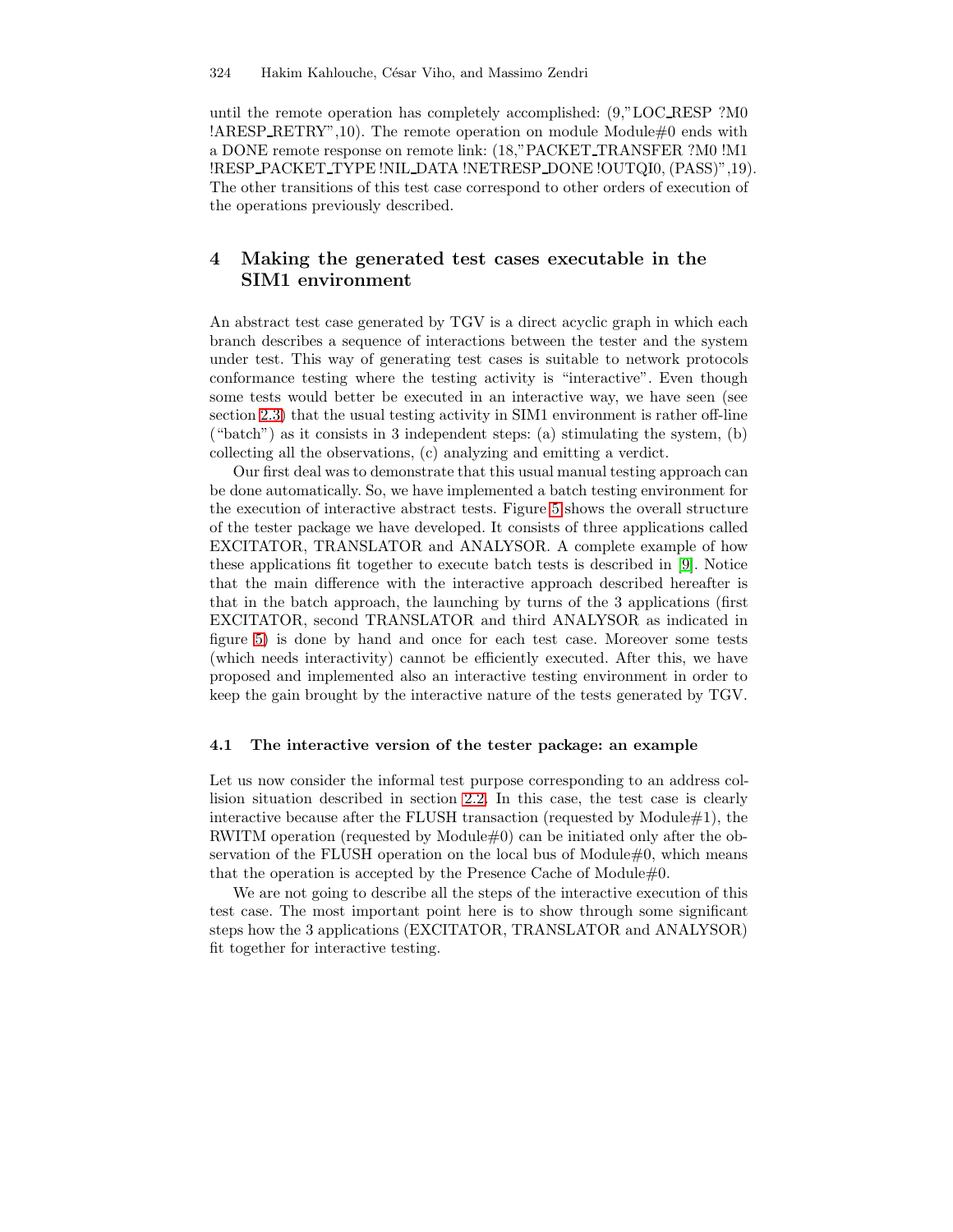

<span id="page-10-0"></span>Fig. 5. The BULL'S CC\_NUMA SIM1 testing environment using TGV tests

Both EXCITATOR and TRANSLATOR take into account some Implementation eXtra Informations for Testing (called IXIT FILE X in Figure [5\)](#page-10-0). These informations describe the mapping between the abstract data values of the formal specification and the real data values of the system under test.

The **EXCITATOR** application deals with the conversion of stimuli included in the test case (called TEST CASE X.AUT in Figure [5\)](#page-10-0) described in the Aldebaran format of TGV into a format readable by the MPBs. Once the conversion is done, the EXCITATOR proceeds to the stimulation of the MPBs. At the initial clock cycle of the simulation, EXCITATOR is invoked to extract the first stimulus from the test case (the FLUSH requested by  $Module#0$ ) and proceeds to the stimulation of the MPBs. Then, the VSS kernel generates the probe output line given below (called PROBE OUT X in Figure [5\)](#page-10-0). This line describes the requested transaction effectively observed from the system under test.

```
****** Launching the simulation:
# run 10000
      first excitator action: START!!
   ********************************
           MPB/620 Bus, Behavioral Model PseudoCompiler
                         Jan 29, 1998
   ********************************
End of run
command detected MPB num.: 8 command : word(h0000,[] ,z000FFC020000
000000000001000000000000000000000000,[]).
PROBE # 1 ---> L_Bus 620 16 byte flush A0 Tag 00 addr=0000000000
                                  Pos_Ack Resp_Null at time 580 NS
```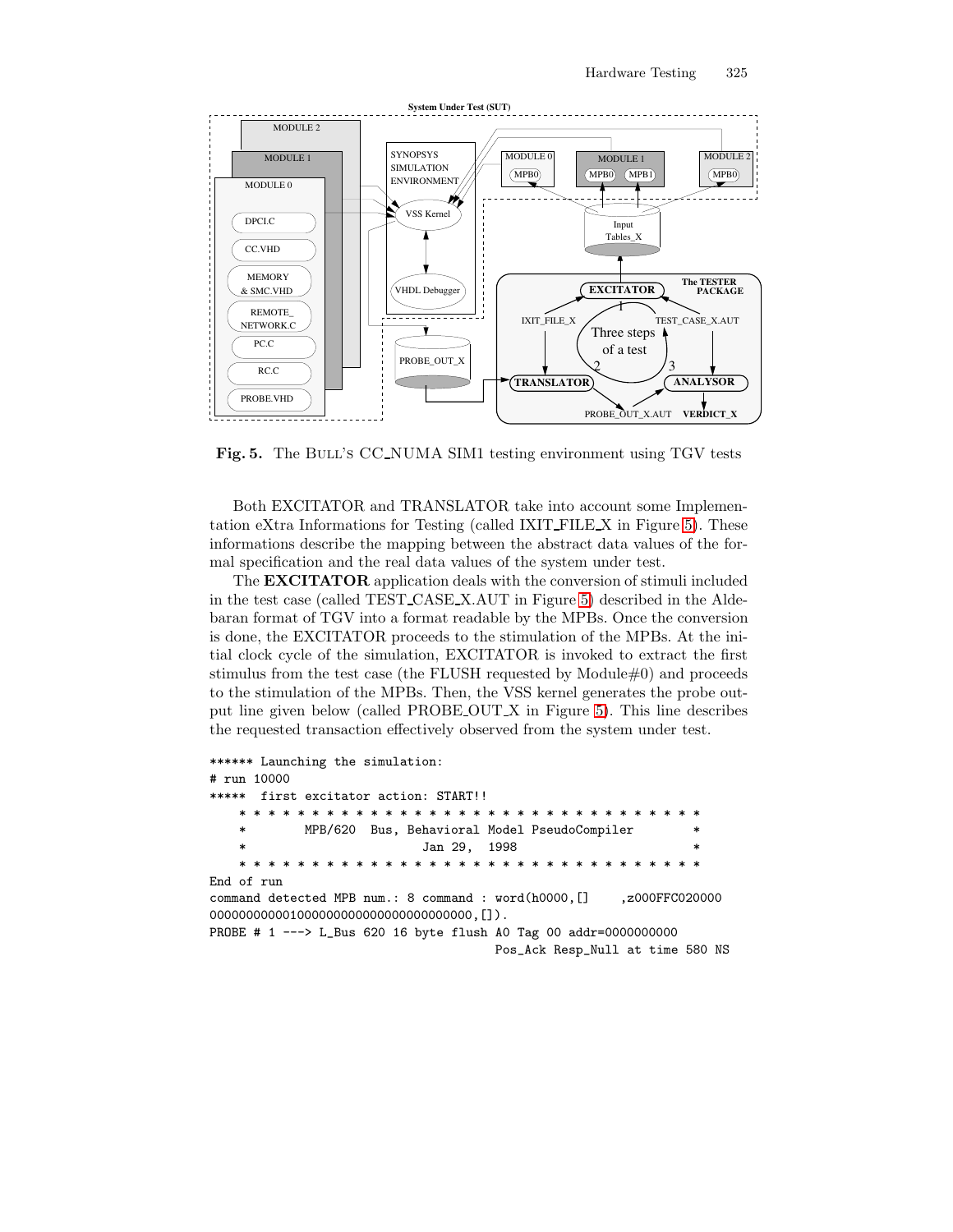The **TRANSLATOR** application is then in charge of translating the probe outputs into a trace in the specification model. This translation is necessary to make possible the analysis of the observation according to what has been foreseen in the specification. At the next clock cycle, TRANSLATOR converts the probe output line into the Aldebaran format using appropriate abstractions corresponding to those done in the formal specification (see section [3.1\)](#page-6-0). The result is submitted to the ANALYSOR application.

The obtained trace is analyzed by **ANALYSOR** according to the test case (called TEST CASE X.AUT) generated by TGV (see Section [3.3\)](#page-8-0). Hereafter is the output of the ANALYSOR which describes the part of the test case which has been traversed.

```
-------------------ANALYSER phase...
TC traversed part...
(0," BUS_TRANS !M1 !FLUSH !A0 !PROCESSOR !FALSE",2)
(2,"LOC_RESP !M1 !ARESP_NULL",3)
done
```
The probe output file generated at each next clock cycle, is converted and analyzed until one of the following conditions handles in the test case traversed synchronously by ANALYSOR:

- **–** a verdict is found (an end of the test case is reached): it is then emitted, the following probe lines generated by the VSS kernel are ignored, and the simulation is interrupted,
- **–** another stimulus is found: the EXCITATOR is then invoked to submit it to the VSS kernel, and a new turn of test cycle begins (simulation continues),
- **–** no corresponding transition is found: a verdict FAIL is emitted indicating that the implementation doesn't conform to the specification (w.r.t. to the corresponding test purpose).

Let us jump now to the step of the simulation where the second stimulus (RWITM) is detected by the EXCITATOR. The collision in the home module (Module#0) is effectively obtained:

```
------------------EXCITATOR ACTION..
-- Input file for Proc. 0
RWITM WT ADDR=0000000000 TARGET=0
command detected MPB num.: 0 command : word(h0000,[] ,z000FFC360000000
000000001000000000000000000000000,[]).
RCC # 0 ---> out_q_behavior.vhd: L_Respout_Retry for Collision detected
                                          dbg_info= 000 at time 2240 NS
RCC # 0 ---> out_q_entry.vhd: freeing OUT_Q # 02
                                          dbg_info= 000 at time 2260 NS
PROBE # 0 ---> BLINK SID=2 fm 0000 to part 0010 R_tag=05 R_Done
                                                         at time 2300 NS
PROBE # 0 ---> L_Bus 620 burst rwitm 80 Tag 00 addr=0000000000
                                    Pos_Ack Resp_Retry at time 2320 NS
```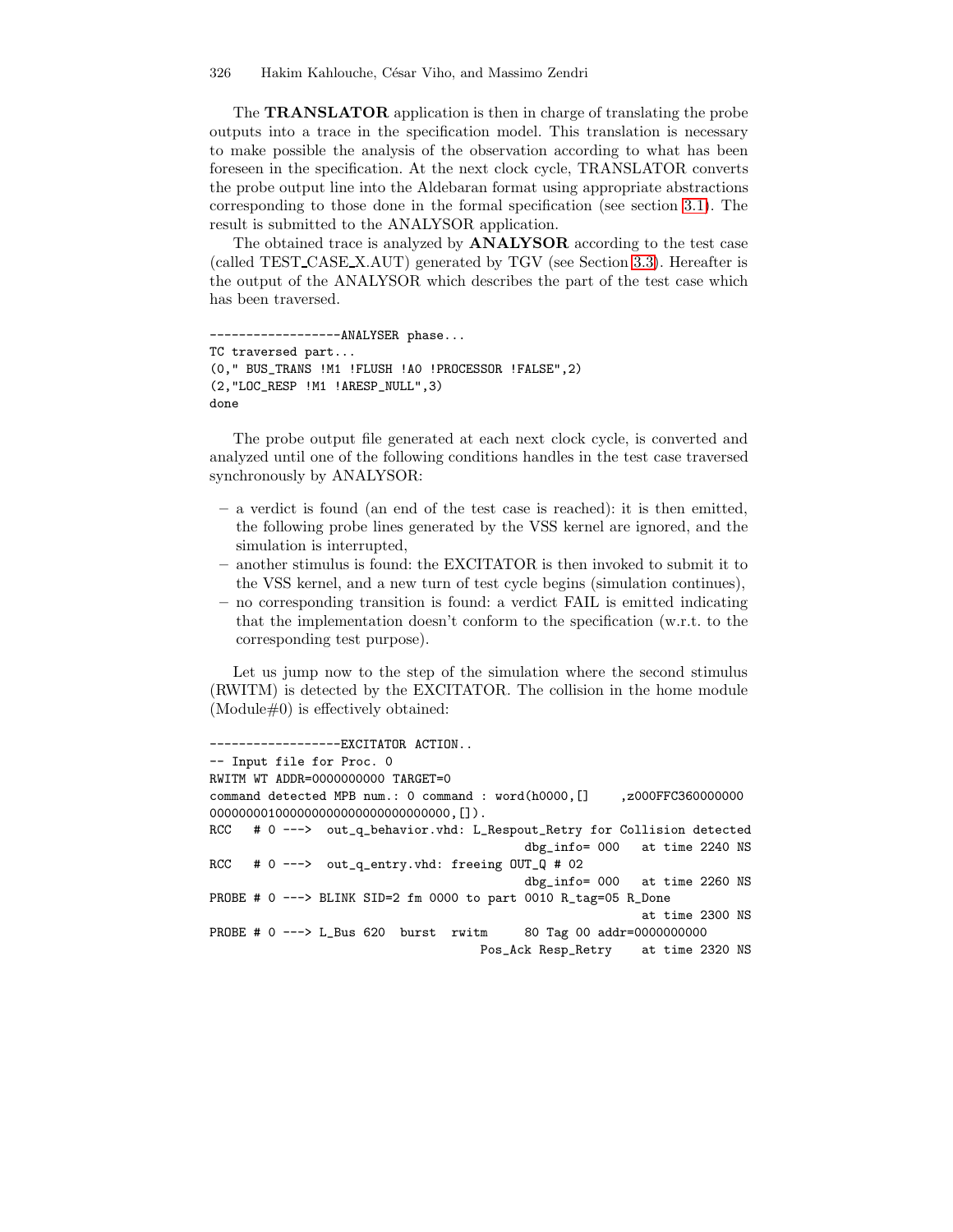At the last analysis phase, a PASS verdict is detected by the ANALYSOR (see below). This verdict states that the behavior of the IUT is conform to the specification w.r.t the test purpose. It means that the FLUSH operation terminates correctly, passing all the check-points despite the colliding RWITM transaction.

-------------ANALYSER phase... TC traversed part... (9."PACKET TRANSFER !MO !M1 !RESP PACKET TYPE !NIL DATA !NETRESP DONE !OUTQI0, (PASS)",1)  $=$ >IUT(0),TC(9): \*\*\*\*\* PASS ... \*\*\*\*\*\*\*\*\*\* End of Test Case \*\*\*\*\*\*\*\*\*\*\*\*\*

*The main difference with the batch testing is that all this steps are chained up automatically using the clock cycles and as many times as possible until the end of the test case. This allows the execution of tests in which more than one stimulus are necessary and the next stimulus depends on the reactions of the system observed after the previous stimulus, as the case with tests generated by* tgv*. By the way, this approach also increases the test coverage*.

## <span id="page-12-0"></span>**5 Results of the experiment and analysis**

Through the different steps of this experiment described in the following, we indicate how we have resolved the different problems encountered, how much does it cost, what are its significant results, etc.

- **Formal specification** The first work was to obtain a formal specification of the Bull's CC\_NUMA architecture as suitable as possible for describing hardware and for test generation using TGV. The justifications of the choice of LOTOS language are given in section [3.1.](#page-6-0) In fact, good abstractions were also done in order to avoid needless complicated aspects of system in the specification (see section [3.1\)](#page-6-0). As this specification is considered as a reference by tgv, it was important to guarantee that it is error-free. This work was done by Bull and took about 8 man×months to have the first version. Modifications were done until the end of the experiment. Starting from the formal specification used for verification it took 1 man $\times$ month to adapt it for test generation purpose. By the way, notice that some bugs have been detected during this formal specification.
- **Improvements of TGV** The first version of TGV (before this experimentation) accepts only specifications in SDL or Aldebaran language. Because lotos language have been chosen for the specification, we were obliged to make tgv taking into account specifications described in this language. Different problems and corresponding solutions developed are explained in section [3.](#page-5-1) Other improvements of TGV dedicated to refine the generated test cases were needed and implemented during the experiment such as:
	- **–** the introduction of refusal states in the test purposes which reduce the part of the specification traversed,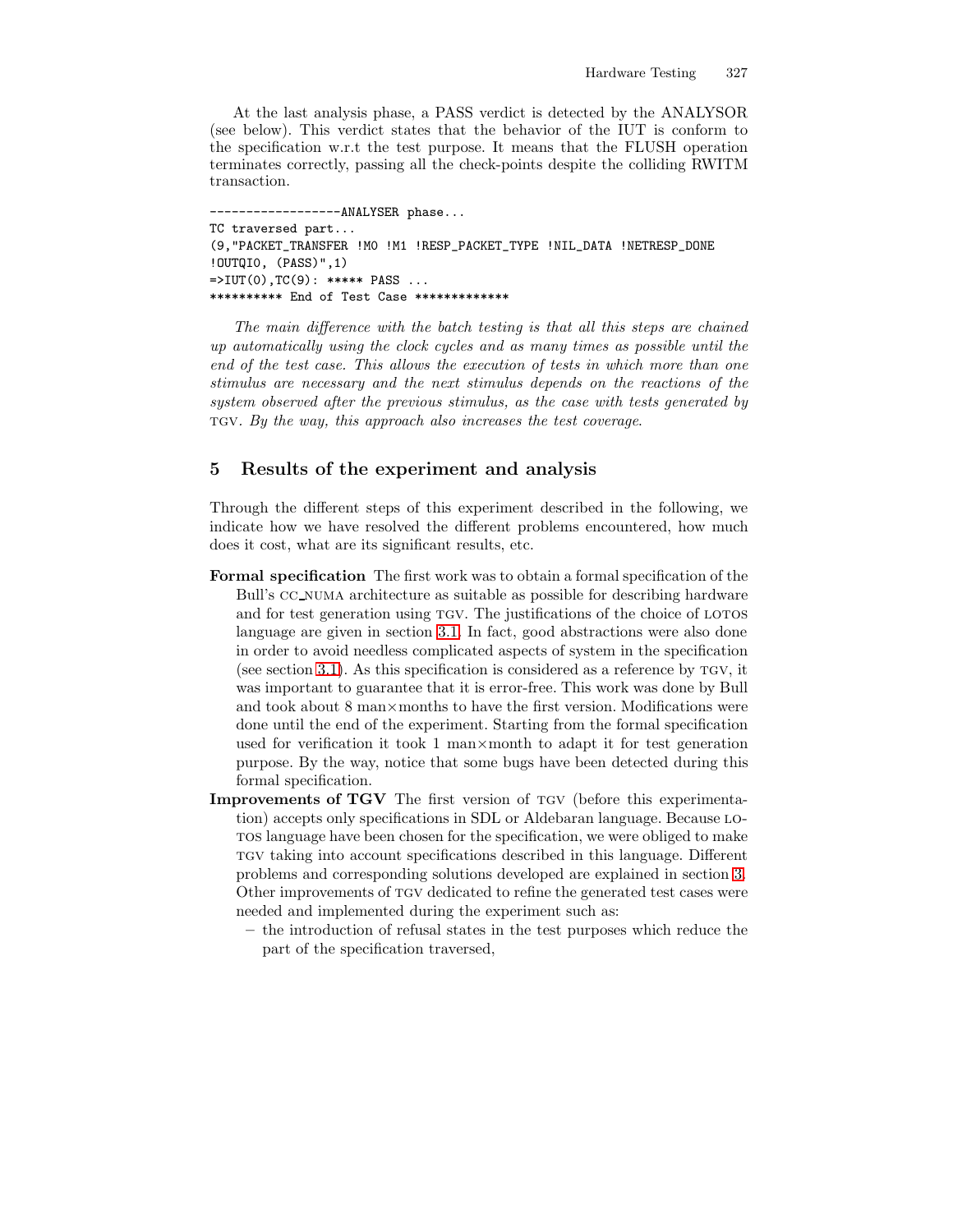**–** the generation of loops in the test cases (this was not the case before this experiment) leading to fewer Inconclusive verdicts; this allows the test of more functionalities.

These works were done by Inria-Rennes and costs about 8 man×months. The main benefit is that this experiment is the first one showing the interest of the on-the-fly generation available in tgv. In fact, it was impossible to obtain the state graph of the Bull's cc numa specification. So, the only way to obtain tests is to work on-the-fly.

- **Abstract test cases generation** We have formally specified all the test purposes described in the Test Groups 3 and 4 (see section [2.2\)](#page-3-0) including those requiring an interactive behavior of the system. This work costs about  $15 \text{ man} \times \text{days}$ . For each test purpose, we have generated the corresponding abstract test case using TGV. He who can do more can do less, we have also generated test cases for some basic operations. A total of 75 tests have been generated and cost 1 man×month. The main problem here concerns with the time cost of the test generation with tgv: from less than 1 second for some test to about 12 hours for others. This is due to the complexity of the BULL'S CC\_NUMA architecture specification which required us sometimes to refine the test purposes in order to speed up the test generation with tgv.
- **Developing the tester package** The main difficulty in executing the test cases was in the fact that the format of the test cases is different from the probe output format. It costs about 5 man×months to Inria-Rennes to develop the tester package which brings solution to this problem.

Since the applications which constitute this tester package are generic and automatically produced using classical compiler generators, they can be reused to test other systems without major effort.

- Using the tester package All the test cases generated by TGV have been executed in the testing SIM1 environment using the tester package. For each test case and the corresponding probe output file, no sensible overhead is charged to the simulation time due to the presence of the tester package. An estimation of maximal time spent to execute all the 75 tests is less than 20 hours (1 day full time basis) corresponding to 1000 cycles per test, 0.6 second per cycle, 5 minutes for environment loading.
- **Results and analysis** The main benefit in using the TGV approach is that we only have to formally specify the system to test and the test purposes, then all the testing activity would be completely automated. The time spent in specifying the BULL'S CC\_NUMA architecture, formalizing test purposes and generating the test cases with tgv is completely paid by the better correctness and the confidence to put in the implementation. This approach permitted to detect 5 bugs concerning principally the address collision, and problems of test coverage (some situations were not tested): the update of the Presence Cache and Remote Cache directory sometimes are not done in the same order as described in the specification.